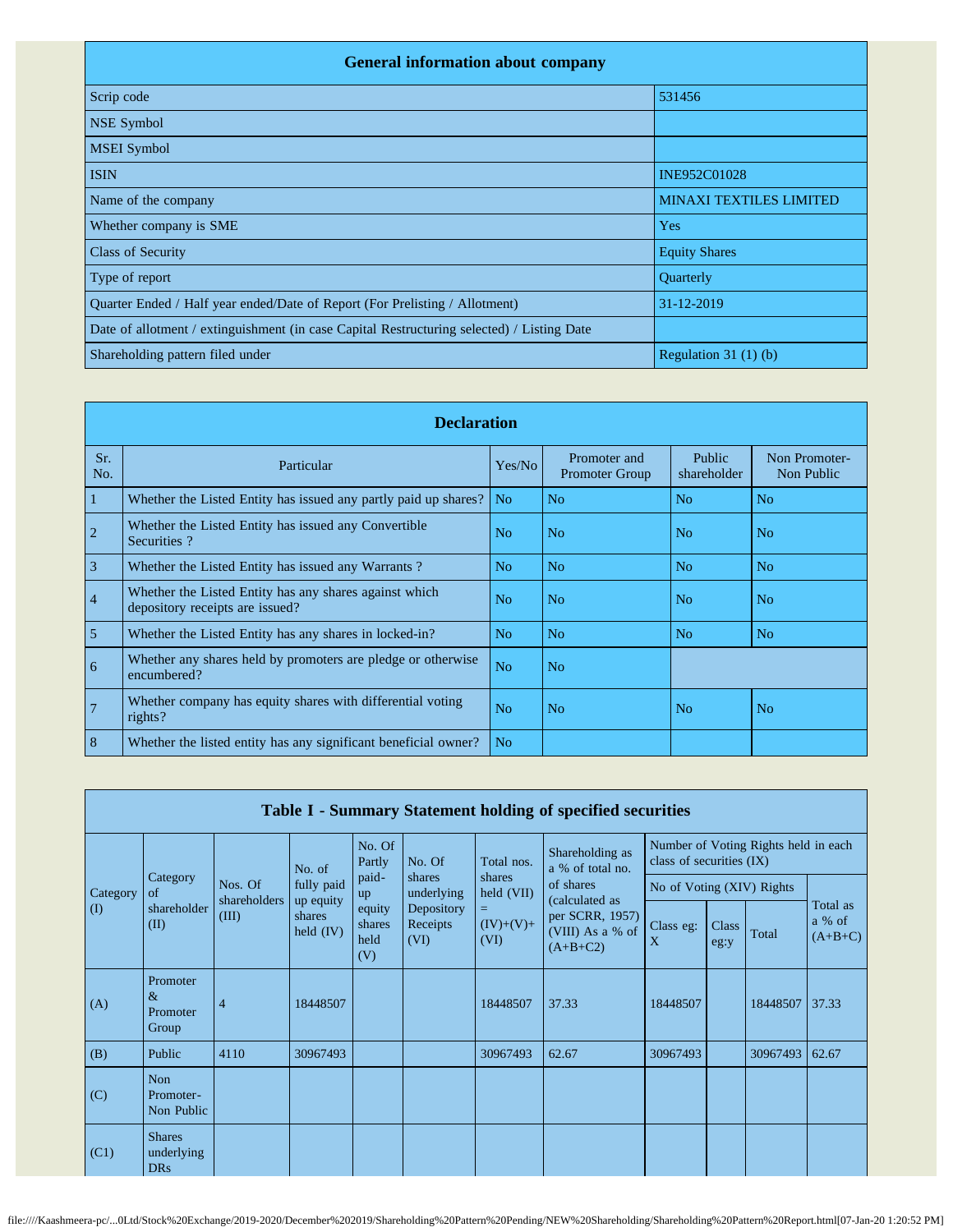| (C2) | <b>Shares</b><br>held by<br>Employee<br><b>Trusts</b> |      |          |  |          |     |          |              |  |
|------|-------------------------------------------------------|------|----------|--|----------|-----|----------|--------------|--|
|      | Total                                                 | 4114 | 49416000 |  | 49416000 | 100 | 49416000 | 49416000 100 |  |

|                   | Table I - Summary Statement holding of specified securities            |                                       |                                                  |                                                                                          |                                                                                    |                                                           |                                          |                                                         |                                                    |                                       |  |  |  |  |
|-------------------|------------------------------------------------------------------------|---------------------------------------|--------------------------------------------------|------------------------------------------------------------------------------------------|------------------------------------------------------------------------------------|-----------------------------------------------------------|------------------------------------------|---------------------------------------------------------|----------------------------------------------------|---------------------------------------|--|--|--|--|
| Category          | Category<br>$\alpha$ f                                                 | No. Of<br><b>Shares</b><br>Underlying | No. of<br><b>Shares</b><br>Underlying            | No. Of Shares<br>Underlying<br>Outstanding<br>convertible                                | Shareholding, as a %<br>assuming full<br>conversion of<br>convertible securities ( |                                                           | Number of<br>Locked in<br>shares $(XII)$ | <b>Shares</b><br>(XIII)                                 | Number of<br>pledged or<br>otherwise<br>encumbered | Number of<br>equity shares<br>held in |  |  |  |  |
| $\textcircled{1}$ | Outstanding<br>shareholder<br>convertible<br>(II)<br>securities<br>(X) | Outstanding<br>Warrants<br>$(X_i)$    | securities and<br>No. Of<br>Warrants (Xi)<br>(a) | as a percentage of<br>diluted share capital)<br>$(XI)=(VII)+(X)$ As a<br>% of $(A+B+C2)$ | No.<br>(a)                                                                         | As $a$<br>$%$ of<br>total<br><b>Shares</b><br>held<br>(b) | No.<br>(a)                               | As a<br>$%$ of<br>total<br><b>Shares</b><br>held<br>(b) | dematerialized<br>form (XIV)                       |                                       |  |  |  |  |
| (A)               | Promoter<br>$\&$<br>Promoter<br>Group                                  |                                       |                                                  |                                                                                          | 37.33                                                                              |                                                           |                                          |                                                         |                                                    | 18448507                              |  |  |  |  |
| (B)               | Public                                                                 |                                       |                                                  |                                                                                          | 62.67                                                                              |                                                           |                                          |                                                         |                                                    | 29087493                              |  |  |  |  |
| (C)               | <b>Non</b><br>Promoter-<br>Non Public                                  |                                       |                                                  |                                                                                          |                                                                                    |                                                           |                                          |                                                         |                                                    |                                       |  |  |  |  |
| (C1)              | <b>Shares</b><br>underlying<br><b>DRs</b>                              |                                       |                                                  |                                                                                          |                                                                                    |                                                           |                                          |                                                         |                                                    |                                       |  |  |  |  |
| (C2)              | Shares held<br>by<br>Employee<br><b>Trusts</b>                         |                                       |                                                  |                                                                                          |                                                                                    |                                                           |                                          |                                                         |                                                    |                                       |  |  |  |  |
|                   | Total                                                                  |                                       |                                                  |                                                                                          | 100                                                                                |                                                           |                                          |                                                         |                                                    | 47536000                              |  |  |  |  |

| Table II - Statement showing shareholding pattern of the Promoter and Promoter Group |                                                                                      |                       |                                    |                                              |                                              |                                                   |                                                                                   |                                                                  |                      |          |                                                   |  |
|--------------------------------------------------------------------------------------|--------------------------------------------------------------------------------------|-----------------------|------------------------------------|----------------------------------------------|----------------------------------------------|---------------------------------------------------|-----------------------------------------------------------------------------------|------------------------------------------------------------------|----------------------|----------|---------------------------------------------------|--|
|                                                                                      |                                                                                      |                       |                                    | No.<br>$\Omega$                              |                                              |                                                   | <b>Shareholding</b><br>as a % of                                                  | Number of Voting Rights held in<br>each class of securities (IX) |                      |          |                                                   |  |
|                                                                                      | Category $\&$                                                                        | Nos. Of               | No. of<br>fully paid               | Partly<br>paid-                              | No. Of<br>shares                             | Total nos.<br>shares                              | total no. of<br>shares                                                            | No of Voting (XIV) Rights                                        |                      |          | Total                                             |  |
| Sr.                                                                                  | Name of the<br>Shareholders (I)                                                      | shareholders<br>(III) | up equity<br>shares<br>held $(IV)$ | <b>up</b><br>equity<br>shares<br>held<br>(V) | underlying<br>Depository<br>Receipts<br>(VI) | $\text{held (VII)}$<br>$=$<br>$(IV)+(V)+$<br>(VI) | <i>(calculated)</i><br>as per<br>SCRR,<br>1957) (VIII)<br>As a % of<br>$(A+B+C2)$ | Class eg:<br>$\mathbf{X}$                                        | <b>Class</b><br>eg:y | Total    | as a $%$<br>$\alpha$<br>Total<br>Voting<br>rights |  |
| $\mathbf{A}$                                                                         | Table II - Statement showing shareholding pattern of the Promoter and Promoter Group |                       |                                    |                                              |                                              |                                                   |                                                                                   |                                                                  |                      |          |                                                   |  |
| (1)                                                                                  | Indian                                                                               |                       |                                    |                                              |                                              |                                                   |                                                                                   |                                                                  |                      |          |                                                   |  |
| (a)                                                                                  | Individuals/Hindu<br>undivided Family                                                | $\overline{4}$        | 18448507                           |                                              |                                              | 18448507                                          | 37.33                                                                             | 18448507                                                         |                      | 18448507 | 37.33                                             |  |
| Sub-Total $(A)(1)$                                                                   |                                                                                      | $\overline{4}$        | 18448507                           |                                              |                                              | 18448507                                          | 37.33                                                                             | 18448507                                                         |                      | 18448507 | 37.33                                             |  |
| (2)                                                                                  | Foreign                                                                              |                       |                                    |                                              |                                              |                                                   |                                                                                   |                                                                  |                      |          |                                                   |  |
| Total Shareholding of<br>Promoter and Promoter<br>Group $(A)=(A)(1)+(A)(2)$          |                                                                                      | 4                     | 18448507                           |                                              |                                              | 18448507                                          | 37.33                                                                             | 18448507                                                         |                      | 18448507 | 37.33                                             |  |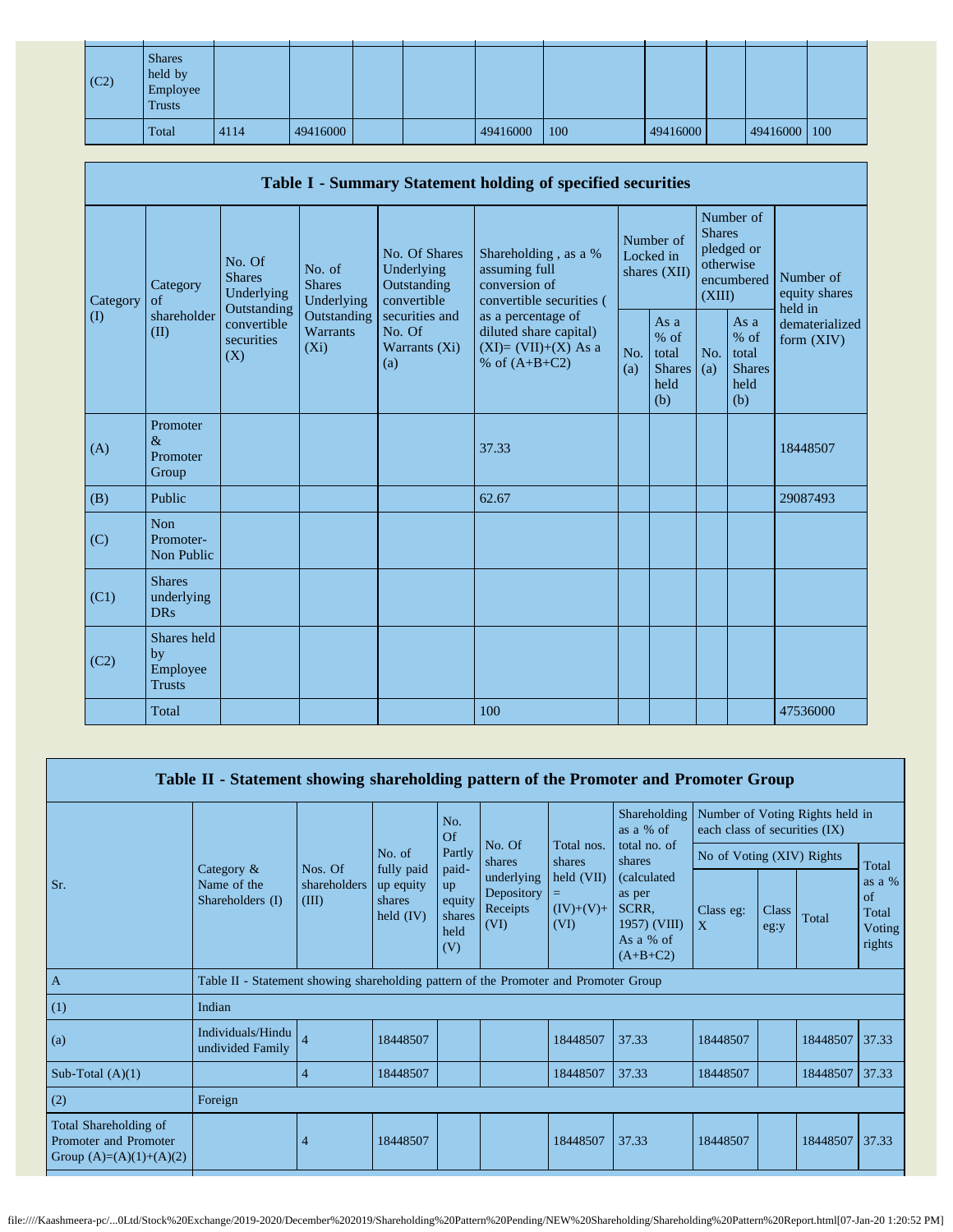| $\, {\bf B}$                                                      | Table III - Statement showing shareholding pattern of the Public shareholder                                        |                                                                    |          |  |  |          |       |          |  |                |       |  |
|-------------------------------------------------------------------|---------------------------------------------------------------------------------------------------------------------|--------------------------------------------------------------------|----------|--|--|----------|-------|----------|--|----------------|-------|--|
| (1)                                                               | <b>Institutions</b>                                                                                                 |                                                                    |          |  |  |          |       |          |  |                |       |  |
| (3)                                                               | Non-institutions                                                                                                    |                                                                    |          |  |  |          |       |          |  |                |       |  |
| (a(i))                                                            | Individuals -<br><i>i</i> .Individual<br>shareholders<br>holding nominal<br>share capital up<br>to Rs. 2 lakhs.     | 3971                                                               | 18019950 |  |  | 18019950 | 36.47 | 18019950 |  | 18019950       | 36.47 |  |
| (a(ii))                                                           | Individuals - ii.<br>Individual<br>shareholders<br>holding nominal<br>share capital in<br>excess of Rs. 2<br>lakhs. | 10                                                                 | 10452153 |  |  | 10452153 | 21.15 | 10452153 |  | 10452153 21.15 |       |  |
| (e)                                                               | Any Other<br>(specify)                                                                                              | 129                                                                | 2495390  |  |  | 2495390  | 5.05  | 2495390  |  | 2495390        | 5.05  |  |
| Sub-Total $(B)(3)$                                                |                                                                                                                     | 4110                                                               | 30967493 |  |  | 30967493 | 62.67 | 30967493 |  | 30967493       | 62.67 |  |
| <b>Total Public</b><br>Shareholding<br>$(B)=(B)(1)+(B)(2)+(B)(3)$ |                                                                                                                     | 4110                                                               | 30967493 |  |  | 30967493 | 62.67 | 30967493 |  | 30967493       | 62.67 |  |
| $\overline{C}$                                                    | Table IV - Statement showing shareholding pattern of the Non Promoter- Non Public shareholder                       |                                                                    |          |  |  |          |       |          |  |                |       |  |
| Total $(A+B+C2)$                                                  |                                                                                                                     | 4114<br>100<br>49416000<br>49416000<br>100<br>49416000<br>49416000 |          |  |  |          |       |          |  |                |       |  |
| Total $(A+B+C)$                                                   |                                                                                                                     | 4114                                                               | 49416000 |  |  | 49416000 | 100   | 49416000 |  | 49416000       | 100   |  |

|                                                                                    |                                                               |                                                                   |                                                                                                       | Table II - Statement showing shareholding pattern of the Promoter and Promoter Group                                |            |                                                       |            |                                                                  |                                                          |
|------------------------------------------------------------------------------------|---------------------------------------------------------------|-------------------------------------------------------------------|-------------------------------------------------------------------------------------------------------|---------------------------------------------------------------------------------------------------------------------|------------|-------------------------------------------------------|------------|------------------------------------------------------------------|----------------------------------------------------------|
|                                                                                    | No. Of<br><b>Shares</b>                                       | No. of                                                            | No. Of<br><b>Shares</b>                                                                               | Shareholding,<br>as a %<br>assuming full<br>conversion of<br>convertible                                            |            | Number of<br>Locked in<br>shares (XII)                |            | Number of Shares<br>pledged or<br>otherwise<br>encumbered (XIII) | Number of                                                |
| Sr.                                                                                | Underlying<br>Outstanding<br>convertible<br>securities<br>(X) | <b>Shares</b><br>Underlying<br>Outstanding<br>Warrants<br>$(X_i)$ | Underlying<br>Outstanding<br>convertible<br>securities<br>and No. Of<br><b>Warrants</b><br>$(Xi)$ (a) | securities (as<br>a percentage<br>of diluted<br>share capital)<br>$(XI)=$<br>$(VII)+(X)$ As<br>a % of<br>$(A+B+C2)$ | No.<br>(a) | As a<br>% of<br>total<br><b>Shares</b><br>held<br>(b) | No.<br>(a) | As a % of<br>total Shares<br>held(b)                             | equity shares<br>held in<br>dematerialized<br>form (XIV) |
| $\mathbf{A}$                                                                       |                                                               |                                                                   |                                                                                                       | Table II - Statement showing shareholding pattern of the Promoter and Promoter Group                                |            |                                                       |            |                                                                  |                                                          |
| (1)                                                                                | Indian                                                        |                                                                   |                                                                                                       |                                                                                                                     |            |                                                       |            |                                                                  |                                                          |
| (a)                                                                                |                                                               |                                                                   |                                                                                                       | 37.33                                                                                                               |            |                                                       |            |                                                                  | 18448507                                                 |
| Sub-Total $(A)(1)$                                                                 |                                                               |                                                                   |                                                                                                       | 37.33                                                                                                               |            |                                                       |            |                                                                  | 18448507                                                 |
| (2)                                                                                | Foreign                                                       |                                                                   |                                                                                                       |                                                                                                                     |            |                                                       |            |                                                                  |                                                          |
| Total Shareholding of<br><b>Promoter and Promoter</b><br>Group $(A)=(A)(1)+(A)(2)$ |                                                               |                                                                   |                                                                                                       | 37.33                                                                                                               |            |                                                       |            |                                                                  | 18448507                                                 |
| $\mathbf B$                                                                        |                                                               |                                                                   |                                                                                                       | Table III - Statement showing shareholding pattern of the Public shareholder                                        |            |                                                       |            |                                                                  |                                                          |
| (1)                                                                                | <b>Institutions</b>                                           |                                                                   |                                                                                                       |                                                                                                                     |            |                                                       |            |                                                                  |                                                          |
| (3)                                                                                | Non-institutions                                              |                                                                   |                                                                                                       |                                                                                                                     |            |                                                       |            |                                                                  |                                                          |
| (a(i))                                                                             |                                                               |                                                                   |                                                                                                       | 36.47                                                                                                               |            |                                                       |            |                                                                  | 16164950                                                 |
| (a(ii))                                                                            |                                                               |                                                                   |                                                                                                       | 21.15                                                                                                               |            |                                                       |            |                                                                  | 10452153                                                 |
| (e)                                                                                |                                                               |                                                                   |                                                                                                       | 5.05                                                                                                                |            |                                                       |            |                                                                  | 2470390                                                  |
|                                                                                    |                                                               |                                                                   |                                                                                                       |                                                                                                                     |            |                                                       |            |                                                                  |                                                          |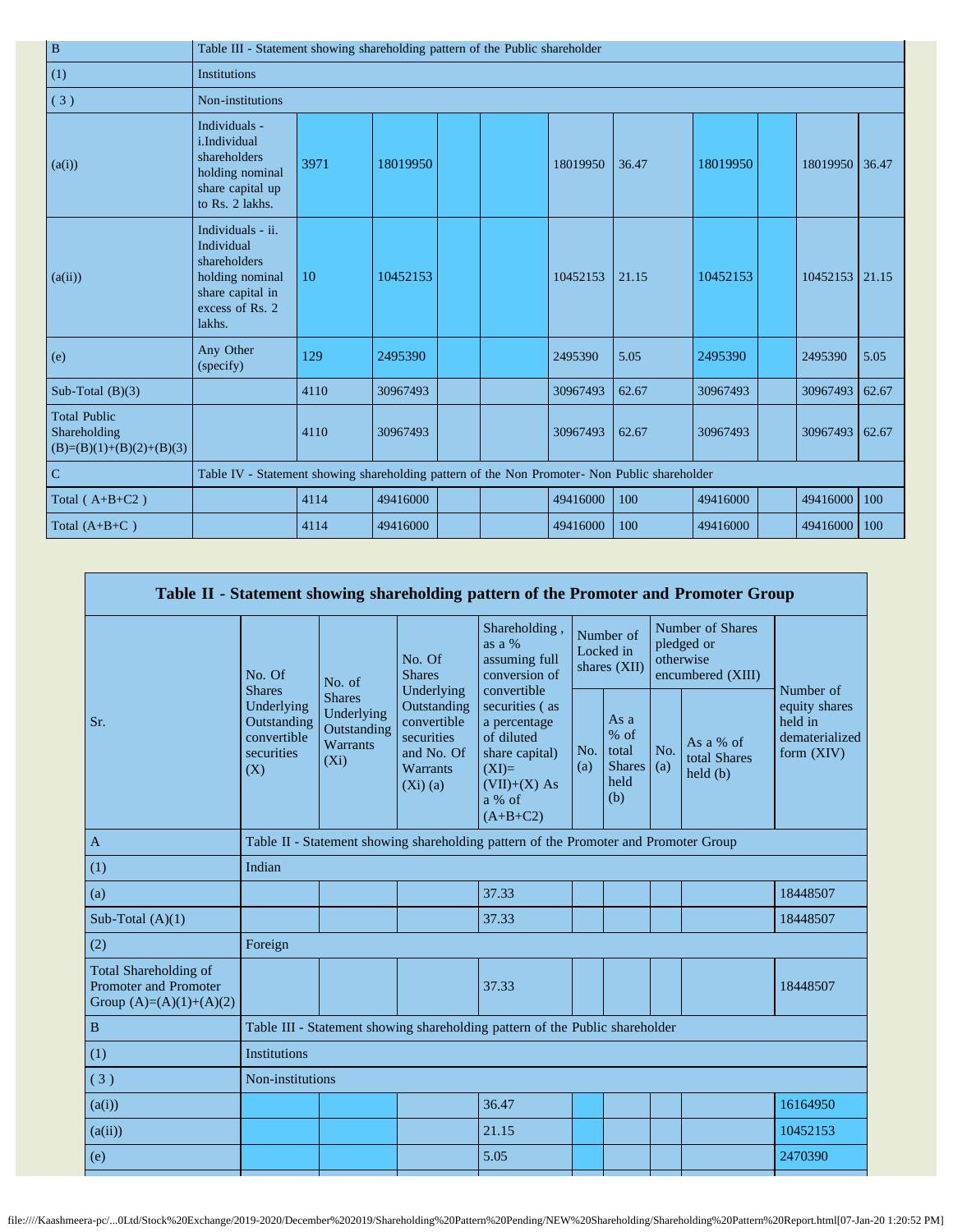| Sub-Total $(B)(3)$                                                                                 |  | 62.67                                                                                         |  |                                     | 29087493 |
|----------------------------------------------------------------------------------------------------|--|-----------------------------------------------------------------------------------------------|--|-------------------------------------|----------|
| <b>Total Public</b><br>Shareholding<br>$(B)=(B)(1)+(B)(2)+(B)(3)$                                  |  | 62.67                                                                                         |  |                                     | 29087493 |
| $\mathbf C$                                                                                        |  | Table IV - Statement showing shareholding pattern of the Non Promoter- Non Public shareholder |  |                                     |          |
| Total $(A+B+C2)$                                                                                   |  | 100                                                                                           |  |                                     | 47536000 |
| Total $(A+B+C)$                                                                                    |  | 100                                                                                           |  |                                     | 47536000 |
| Disclosure of notes in case of promoter holiding in dematerialsed form is less than 100 percentage |  |                                                                                               |  | <b>Textual</b><br>Information $(1)$ |          |
|                                                                                                    |  |                                                                                               |  |                                     |          |

|                               | <b>Text Block</b> |
|-------------------------------|-------------------|
| <b>Textual Information</b> () | NA                |

| <b>Individuals/Hindu undivided Family</b>                                                                            |                                                               |                   |                  |                       |                       |  |  |  |  |  |  |  |
|----------------------------------------------------------------------------------------------------------------------|---------------------------------------------------------------|-------------------|------------------|-----------------------|-----------------------|--|--|--|--|--|--|--|
| Searial No.                                                                                                          | $\mathbf{1}$                                                  | $\overline{2}$    | 3                | $\overline{4}$        |                       |  |  |  |  |  |  |  |
| Name of the<br>Shareholders (I)                                                                                      | Bharatbhai Prabhudas Patel                                    | Dineshkumar Patel | Kiritkumar Patel | <b>Patel Nirmal B</b> | Click here to go back |  |  |  |  |  |  |  |
| PAN (II)                                                                                                             | ABIPP7786M                                                    | ACEPP2392N        | ACEPP2391R       | ARWPP5122H            | Total                 |  |  |  |  |  |  |  |
| No. of fully paid<br>up equity shares<br>$\text{held (IV)}$                                                          | 8977834                                                       | 4460060           | 4162975          | 847638                | 18448507              |  |  |  |  |  |  |  |
| No. Of Partly<br>paid-up equity<br>shares held (V)                                                                   |                                                               |                   |                  |                       |                       |  |  |  |  |  |  |  |
| No. Of shares<br>underlying<br>Depository<br>Receipts (VI)                                                           |                                                               |                   |                  |                       |                       |  |  |  |  |  |  |  |
| Total nos. shares<br>held $(VII) =$<br>$(IV)+(V)+(VI)$                                                               | 8977834                                                       | 4460060           | 4162975          | 847638                | 18448507              |  |  |  |  |  |  |  |
| Shareholding as a<br>% of total no. of<br>shares (calculated<br>as per SCRR,<br>1957) (VIII) As a<br>% of $(A+B+C2)$ | 18.17                                                         | 9.03              | 8.42             | 1.72                  | 37.33                 |  |  |  |  |  |  |  |
|                                                                                                                      | Number of Voting Rights held in each class of securities (IX) |                   |                  |                       |                       |  |  |  |  |  |  |  |
| Class eg:X                                                                                                           | 8977834                                                       | 4460060           | 4162975          | 847638                | 18448507              |  |  |  |  |  |  |  |
| Class eg:y                                                                                                           |                                                               |                   |                  |                       |                       |  |  |  |  |  |  |  |
| Total                                                                                                                | 8977834                                                       | 4460060           | 4162975          | 847638                | 18448507              |  |  |  |  |  |  |  |
| Total as a % of<br><b>Total Voting rights</b>                                                                        | 18.17                                                         | 9.03              | 8.42             | 1.72                  | 37.33                 |  |  |  |  |  |  |  |
| No. Of Shares<br>Underlying<br>Outstanding<br>convertible<br>securities $(X)$                                        |                                                               |                   |                  |                       |                       |  |  |  |  |  |  |  |
| No. of Shares<br>Underlying<br>Outstanding<br>Warrants (Xi)                                                          |                                                               |                   |                  |                       |                       |  |  |  |  |  |  |  |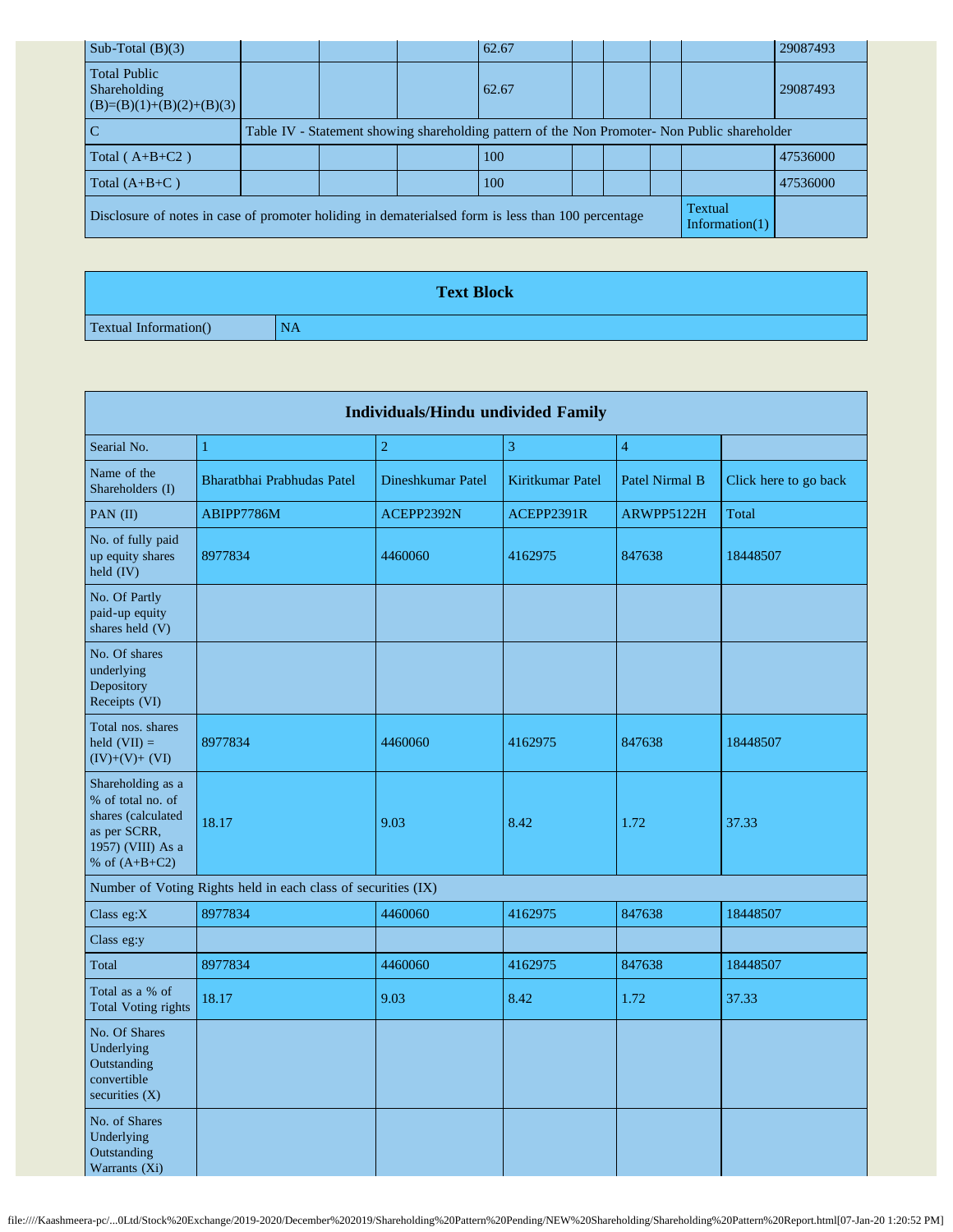| No. Of Shares<br>Underlying<br>Outstanding<br>convertible<br>securities and No.<br>Of Warrants (Xi)<br>(a)                                                                               |                                                         |         |         |        |          |
|------------------------------------------------------------------------------------------------------------------------------------------------------------------------------------------|---------------------------------------------------------|---------|---------|--------|----------|
| Shareholding, as a<br>% assuming full<br>conversion of<br>convertible<br>securities (as a<br>percentage of<br>diluted share<br>capital) (XI)=<br>$(VII)+(Xi)(a)$ As a<br>% of $(A+B+C2)$ | 18.17                                                   | 9.03    | 8.42    | 1.72   | 37.33    |
| Number of Locked in shares (XII)                                                                                                                                                         |                                                         |         |         |        |          |
| No. $(a)$                                                                                                                                                                                |                                                         |         |         |        |          |
| As a % of total<br>Shares held (b)                                                                                                                                                       |                                                         |         |         |        |          |
|                                                                                                                                                                                          | Number of Shares pledged or otherwise encumbered (XIII) |         |         |        |          |
| No. $(a)$                                                                                                                                                                                |                                                         |         |         |        |          |
| As a % of total<br>Shares held (b)                                                                                                                                                       |                                                         |         |         |        |          |
| Number of equity<br>shares held in<br>dematerialized<br>form (XIV)                                                                                                                       | 8977834                                                 | 4460060 | 4162975 | 847638 | 18448507 |
| Reason for not providing PAN                                                                                                                                                             |                                                         |         |         |        |          |
| Reason for not<br>providing PAN                                                                                                                                                          |                                                         |         |         |        |          |
| Shareholder type                                                                                                                                                                         |                                                         |         |         |        |          |

| Individuals - ii. Individual shareholders holding nominal share capital in excess of Rs. 2 lakhs. |                                   |                |                              |                       |  |  |
|---------------------------------------------------------------------------------------------------|-----------------------------------|----------------|------------------------------|-----------------------|--|--|
| Searial No.                                                                                       |                                   | $\overline{2}$ | 3                            |                       |  |  |
| Name of the<br>Shareholders (I)                                                                   | <b>Mukesh Purshottamdas Patel</b> | Suman S Asrani | Sarojdevi Satyanarayan Kabra | Click here to go back |  |  |
| PAN $(II)$                                                                                        | ACJPP1373J                        | AAMPA4484G     | ABHPK6018L                   | Total                 |  |  |
| No. of fully paid<br>up equity shares<br>held $(IV)$                                              | 7382183                           | 743250         | 523190                       | 8648623               |  |  |
| No. Of Partly<br>paid-up equity<br>shares held (V)                                                |                                   |                |                              |                       |  |  |
| No. Of shares<br>underlying<br>Depository<br>Receipts (VI)                                        |                                   |                |                              |                       |  |  |
| Total nos. shares<br>held $(VII) =$<br>$(IV)+(V)+(VI)$                                            | 7382183                           | 743250         | 523190                       | 8648623               |  |  |
| Shareholding as a<br>% of total no. of<br>shares (calculated<br>as per SCRR,                      | 14.94                             | 1.5            | 1.06                         | 17.5                  |  |  |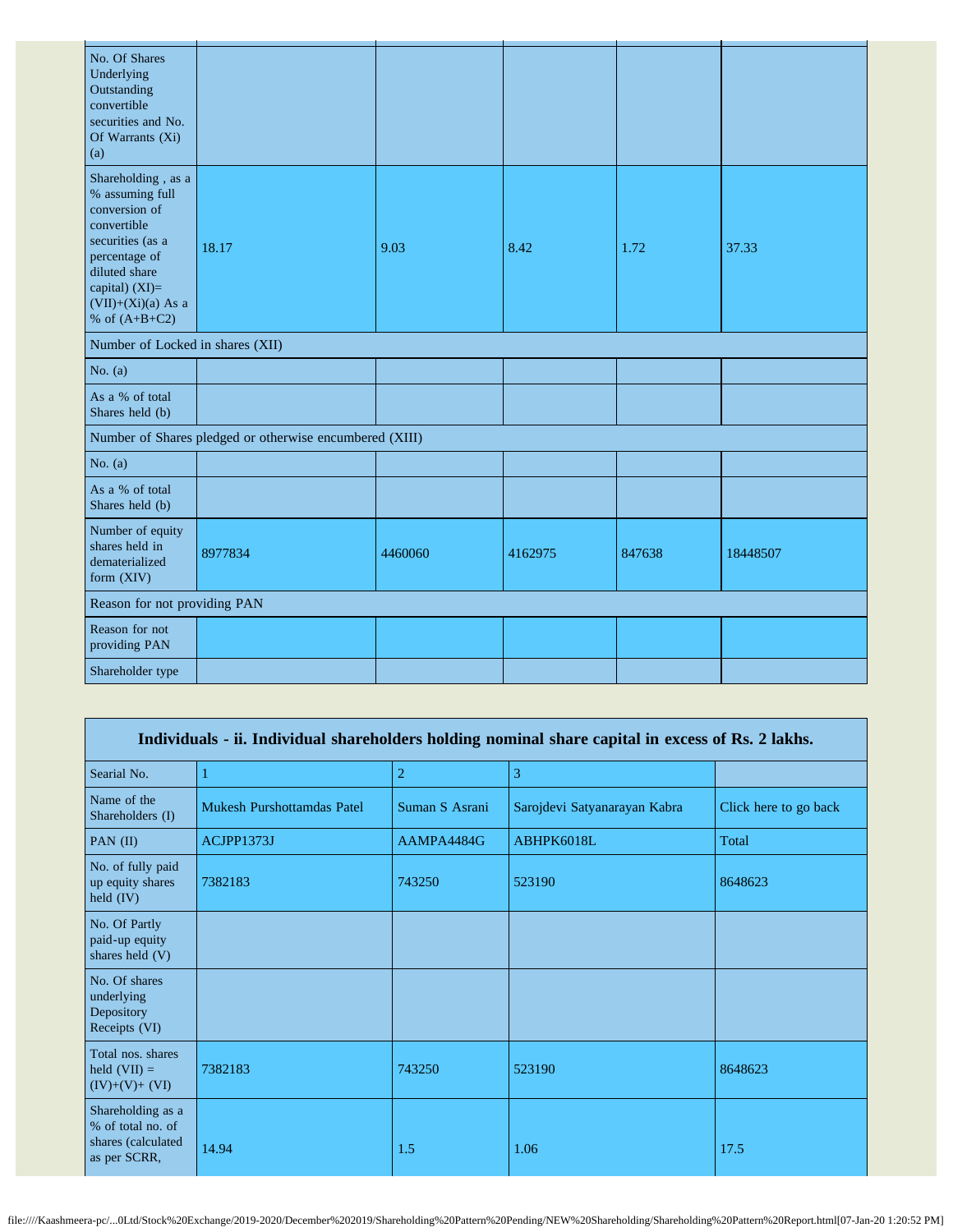| 1957) (VIII) As a<br>% of $(A+B+C2)$                                                                                                                                               |         |        |        |         |  |  |  |
|------------------------------------------------------------------------------------------------------------------------------------------------------------------------------------|---------|--------|--------|---------|--|--|--|
| Number of Voting Rights held in each class of securities (IX)                                                                                                                      |         |        |        |         |  |  |  |
| Class eg: X                                                                                                                                                                        | 7382183 | 743250 | 523190 | 8648623 |  |  |  |
| Class eg:y                                                                                                                                                                         |         |        |        |         |  |  |  |
| Total                                                                                                                                                                              | 7382183 | 743250 | 523190 | 8648623 |  |  |  |
| Total as a % of<br><b>Total Voting rights</b>                                                                                                                                      | 14.94   | 1.5    | 1.06   | 17.5    |  |  |  |
| No. Of Shares<br>Underlying<br>Outstanding<br>convertible<br>securities $(X)$                                                                                                      |         |        |        |         |  |  |  |
| No. of Shares<br>Underlying<br>Outstanding<br>Warrants (Xi)                                                                                                                        |         |        |        |         |  |  |  |
| No. Of Shares<br>Underlying<br>Outstanding<br>convertible<br>securities and No.<br>Of Warrants (Xi)<br>(a)                                                                         |         |        |        |         |  |  |  |
| Shareholding, as a<br>% assuming full<br>conversion of<br>convertible<br>securities (as a<br>percentage of<br>diluted share<br>capital) (XI)=<br>(VII)+(X) As a %<br>of $(A+B+C2)$ | 14.94   | 1.5    | 1.06   | 17.5    |  |  |  |
| Number of Locked in shares (XII)                                                                                                                                                   |         |        |        |         |  |  |  |
| No. $(a)$                                                                                                                                                                          |         |        |        |         |  |  |  |
| As a % of total<br>Shares held (b)                                                                                                                                                 |         |        |        |         |  |  |  |
| Number of equity<br>shares held in<br>dematerialized<br>form (XIV)                                                                                                                 | 7382183 | 743250 | 523190 | 8648623 |  |  |  |
| Reason for not providing PAN                                                                                                                                                       |         |        |        |         |  |  |  |
| Reason for not<br>providing PAN                                                                                                                                                    |         |        |        |         |  |  |  |

| Any Other (specify)                  |            |                              |                                   |                            |                                           |                          |  |
|--------------------------------------|------------|------------------------------|-----------------------------------|----------------------------|-------------------------------------------|--------------------------|--|
| Searial No.                          |            |                              | 3                                 | 4                          |                                           |                          |  |
| Category                             | <b>HUF</b> | Non-Resident Indian<br>(NRI) | <b>Clearing</b><br><b>Members</b> | <b>Bodies</b><br>Corporate | <b>Bodies Corporate</b>                   |                          |  |
| Category / More<br>than 1 percentage | Category   | Category                     | Category                          | Category                   | More than 1 percentage of<br>shareholding |                          |  |
| Name of the<br>Shareholders (I)      |            |                              |                                   |                            | M P Patel Infrastructures Pvt<br>Ltd      | Click here to go<br>back |  |
| PAN $(II)$                           |            |                              |                                   |                            | AAGCM2205G                                | Total                    |  |
| No. of the                           |            |                              |                                   |                            |                                           |                          |  |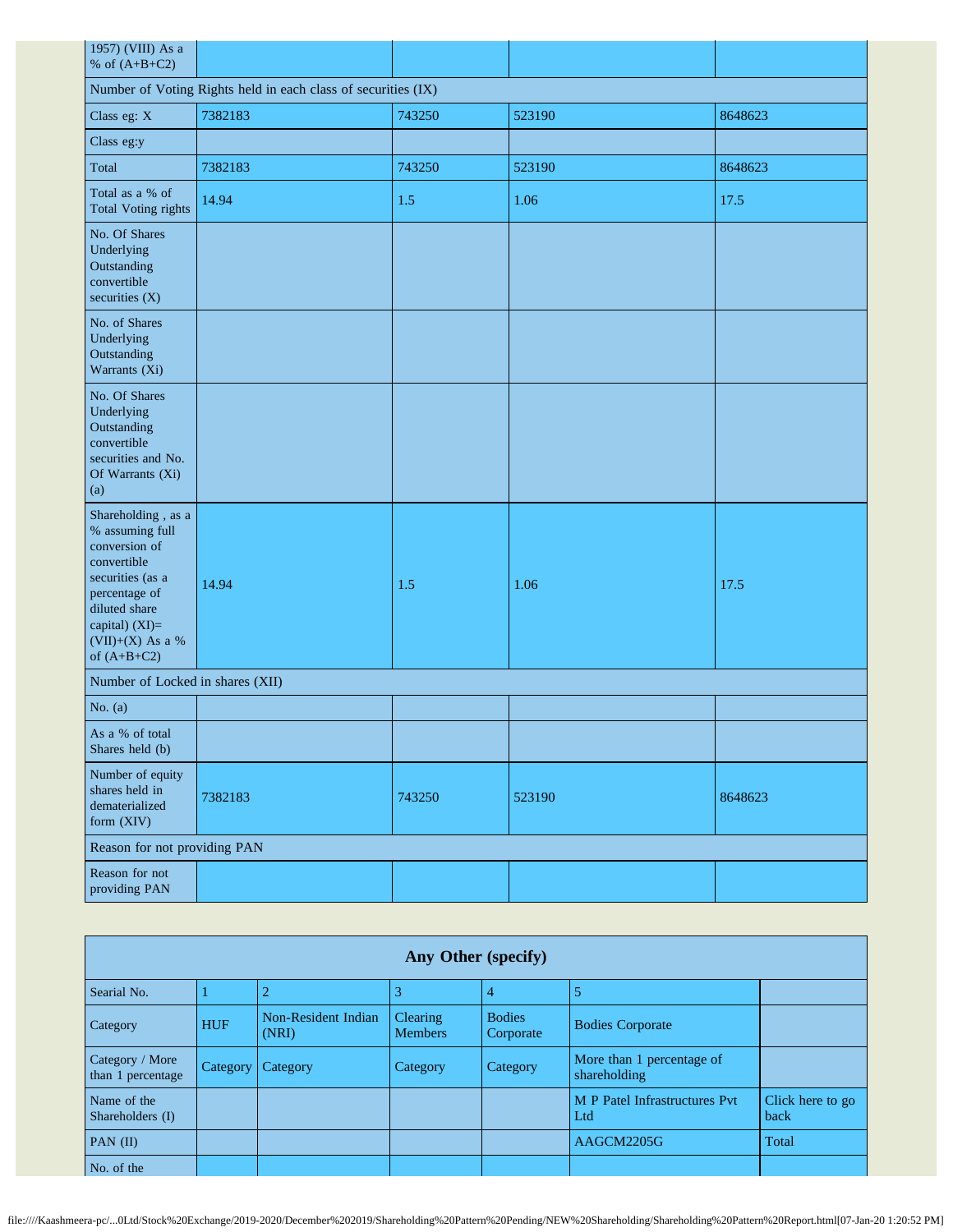| Shareholders (I)                                                                                                                                                                     | 82     | $18\,$                                                        | $\overline{c}$   | 27      | $\mathbf 1$ | 129     |  |
|--------------------------------------------------------------------------------------------------------------------------------------------------------------------------------------|--------|---------------------------------------------------------------|------------------|---------|-------------|---------|--|
| No. of fully paid<br>up equity shares<br>held (IV)                                                                                                                                   | 765066 | 286648                                                        | 267              | 1443409 | 1127830     | 2495390 |  |
| No. Of Partly<br>paid-up equity<br>shares held (V)                                                                                                                                   |        |                                                               |                  |         |             |         |  |
| No. Of shares<br>underlying<br>Depository<br>Receipts (VI)                                                                                                                           |        |                                                               |                  |         |             |         |  |
| Total nos. shares<br>held $(VII) =$<br>$(IV)+(V)+(VI)$                                                                                                                               | 765066 | 286648                                                        | 267              | 1443409 | 1127830     | 2495390 |  |
| Shareholding as a<br>% of total no. of<br>shares (calculated<br>as per SCRR,<br>1957) (VIII) As a<br>% of $(A+B+C2)$                                                                 | 1.55   | 0.58                                                          | $\boldsymbol{0}$ | 2.92    | 2.28        | 5.05    |  |
|                                                                                                                                                                                      |        | Number of Voting Rights held in each class of securities (IX) |                  |         |             |         |  |
| Class eg: X                                                                                                                                                                          | 765066 | 286648                                                        | 267              | 1443409 | 1127830     | 2495390 |  |
| Class eg:y                                                                                                                                                                           |        |                                                               |                  |         |             |         |  |
| Total                                                                                                                                                                                | 765066 | 286648                                                        | 267              | 1443409 | 1127830     | 2495390 |  |
| Total as a % of<br><b>Total Voting rights</b>                                                                                                                                        | 1.55   | 0.58                                                          | $\boldsymbol{0}$ | 2.92    | 2.28        | 5.05    |  |
| No. Of Shares<br>Underlying<br>Outstanding<br>convertible<br>securities (X)                                                                                                          |        |                                                               |                  |         |             |         |  |
| No. of Shares<br>Underlying<br>Outstanding<br>Warrants (Xi)                                                                                                                          |        |                                                               |                  |         |             |         |  |
| No. Of Shares<br>Underlying<br>Outstanding<br>convertible<br>securities and No.<br>Of Warrants (Xi)<br>(a)                                                                           |        |                                                               |                  |         |             |         |  |
| Shareholding, as a<br>% assuming full<br>conversion of<br>convertible<br>securities (as a<br>percentage of<br>diluted share<br>capital) (XI)=<br>$(VII)+(X)$ As a %<br>of $(A+B+C2)$ | 1.55   | 0.58                                                          | $\boldsymbol{0}$ | 2.92    | 2.28        | 5.05    |  |
| Number of Locked in shares (XII)                                                                                                                                                     |        |                                                               |                  |         |             |         |  |
| No. $(a)$                                                                                                                                                                            |        |                                                               |                  |         |             |         |  |
| As a % of total<br>Shares held (b)                                                                                                                                                   |        |                                                               |                  |         |             |         |  |
| Number of equity<br>shares held in<br>dematerialized<br>form (XIV)                                                                                                                   | 765066 | 261648                                                        | 267              | 1443409 | 1127830     | 2470390 |  |